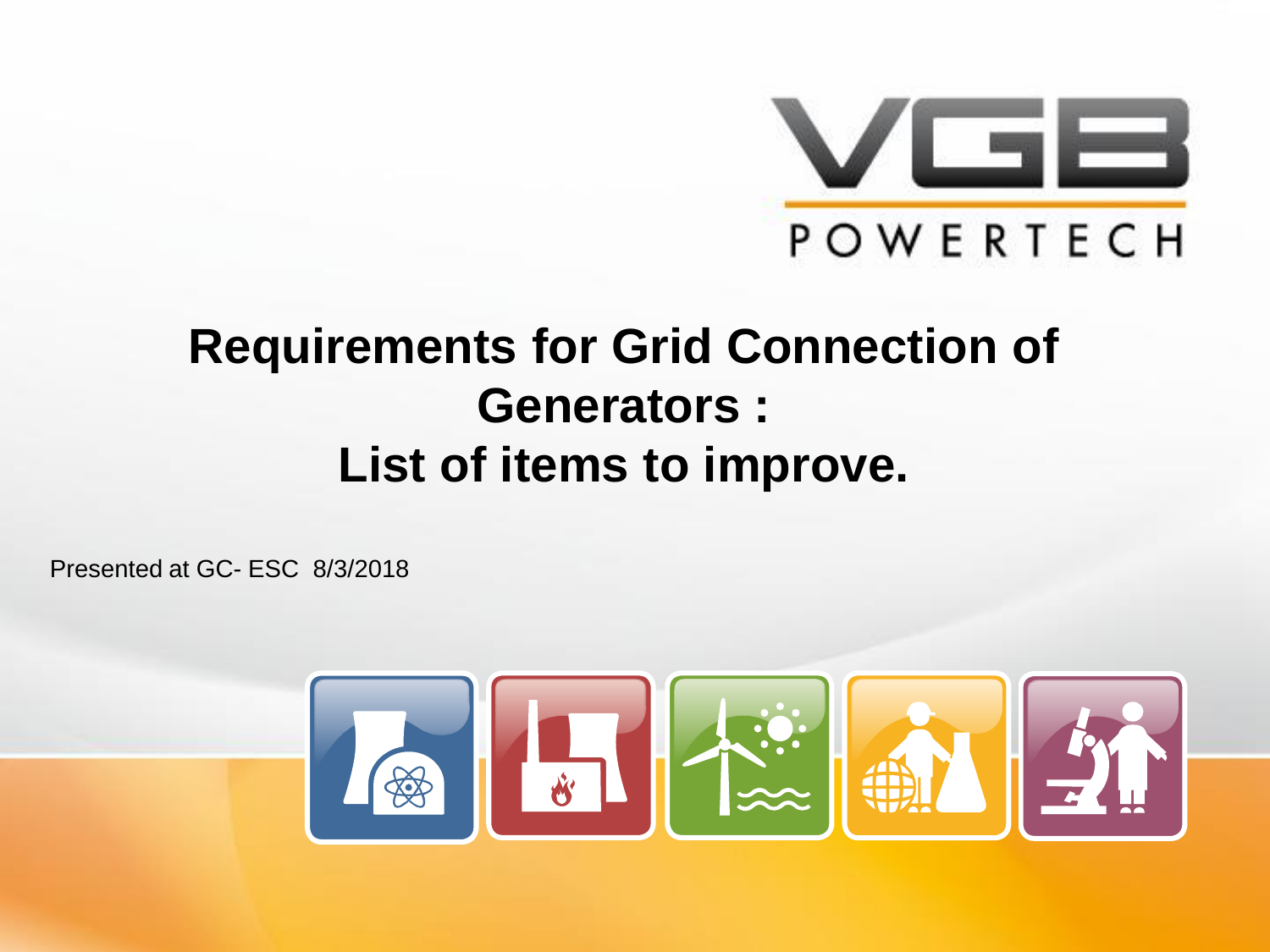

# **Content**

It was proposed at the Brainstorming session on 31/1/2018 to list all items susceptible for improvement of the RfG network code and to create one or more workshops to solve those issues.

All stakeholders are invited to add items and to participate at the workshops.

This presentation can be divided in three parts :

- Items mentioned & discussed explicitly at the Brainstorming session
- New important items
- New minor items

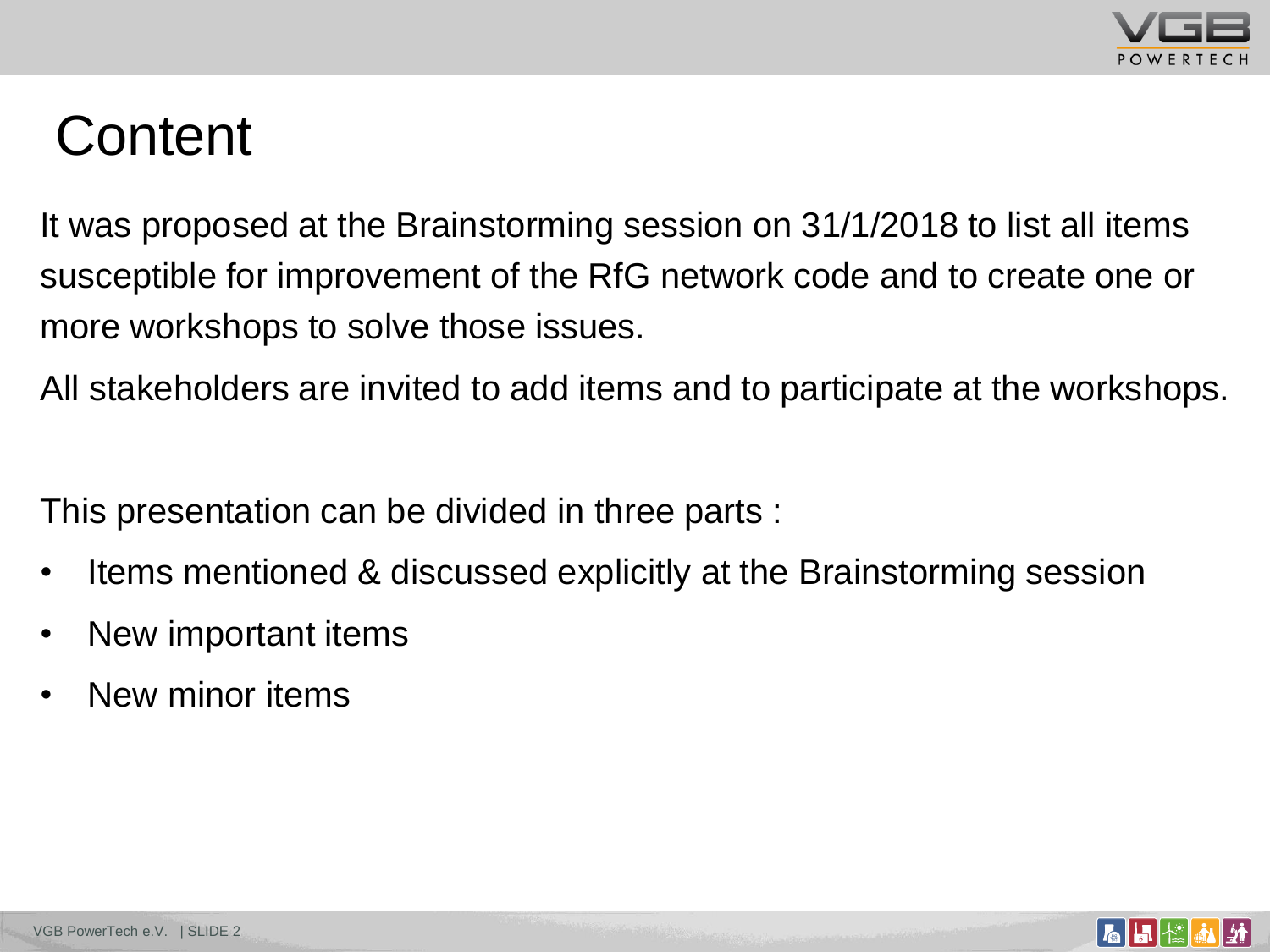

# Items discussed in the Brainstorming Session

- 1. Procedure for amendments
- 2. Classification of PGMs : impact of the 110 kV criterion
- 3. Measurement of the frequency
- 4. Max voltage in 400 kV grids : 440 kV (See also Art.7.3.f)
- 5. Battery storage devices
- 6. Pump storage : generating mode <> pumping mode => see additional items in this presentation
- 7. CENELEC's proposal
- 8. Entering into force of the RfG requirements for future purchases => see slide in this presentation
- 9. Specifications in IGDs : not discussed
	- => see additional items in this presentation

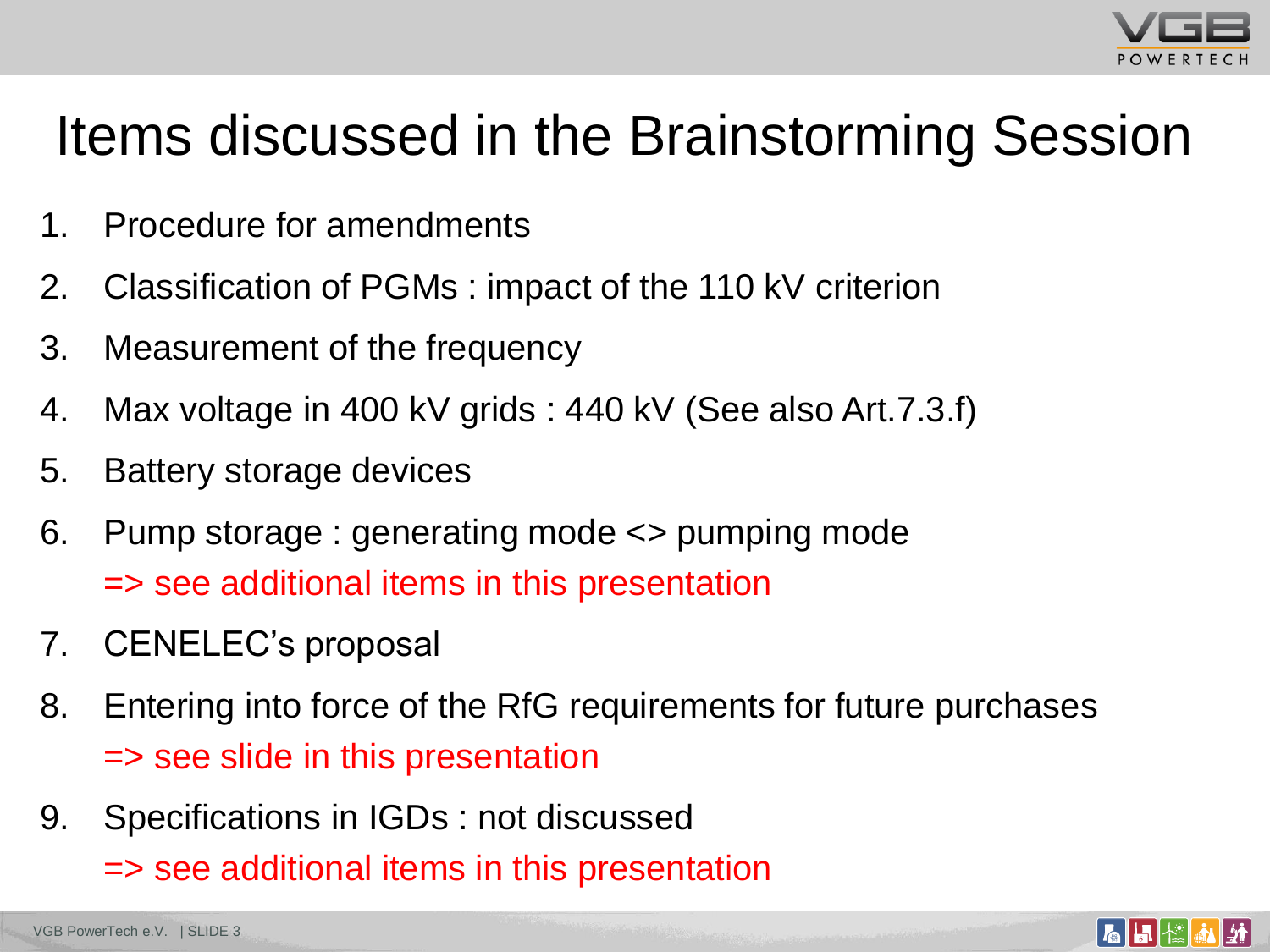

## Pump-storage : generating mode <> pumping mode

According to Art.6.2, pump-storage has to fulfil relevant requirements in generating and in pumping mode. The word "relevant" is not defined. Also synchronous compensation shall not be limited in time.

We see large differences in the pumping mode for :

- Fault-ride-through : see slides presented at the Brainstorming Session
- FCR requirements depending on the internal configuration of the RfG (not possible without invertors)
- Frequency range : disconnection imposed at 49,8 Hz Why to impose a full range  $47,5$  Hz  $-$  49,8 Hz ???

The requirement to act permanently as synchronous compensator has to be investigated in detail.

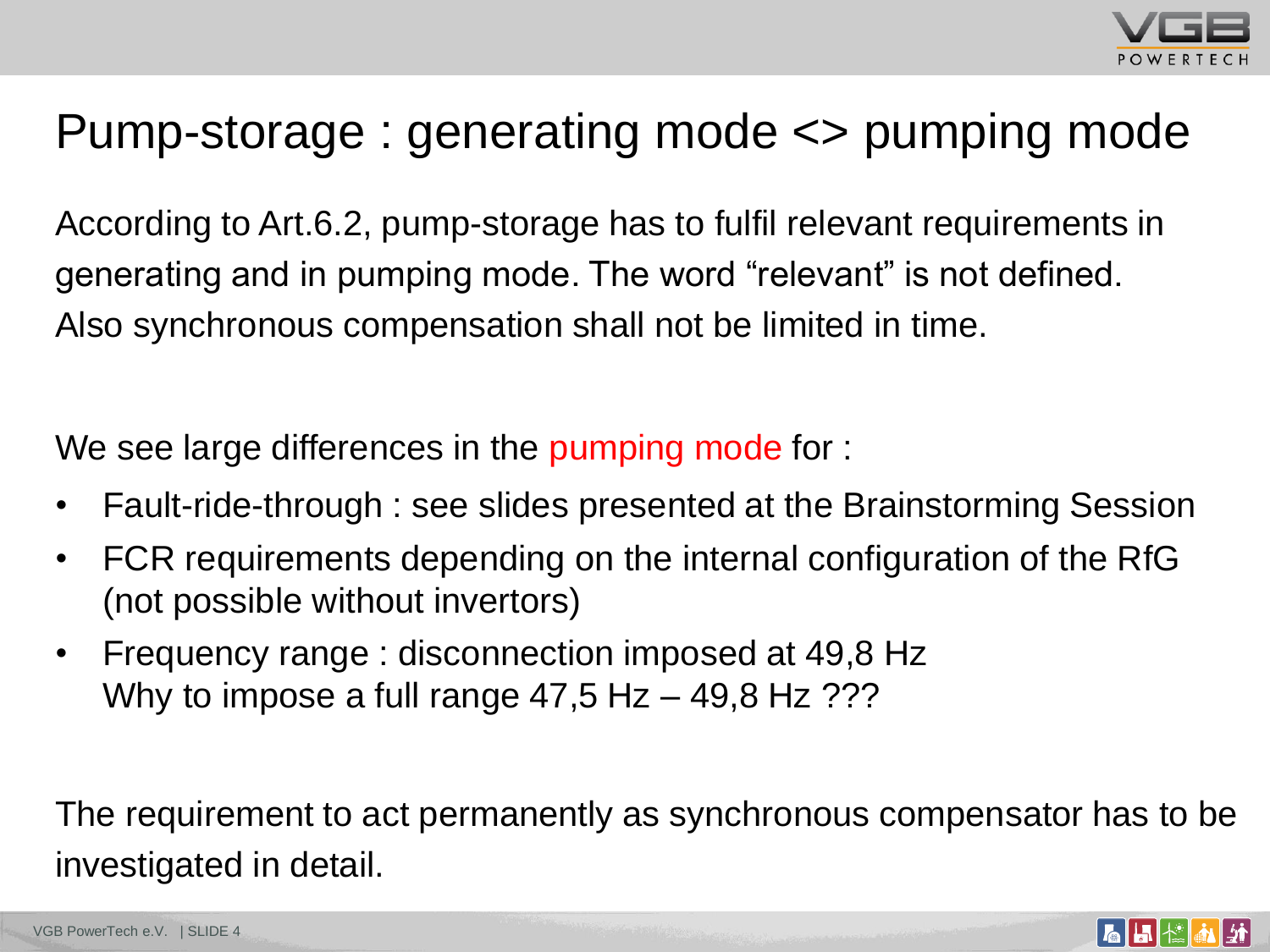

## Future purchases according to the RfG code.

All PGMs connected at the grid after 27/4/2019 have to be compliant (Art. 72) at the exception of PGMs purchased before 17/5/2018 by a binding contract (Art.4.2.b).

Each TSO has to submit the requirements to the NRA by 17/5/2018 (Art.7.4).

The NRA has to take decisions on the proposal before 17/11/2018 (Art.7.6)

=> All requirements are publicly available on 17/11/2018.

But the transparency rules of the EU (Directive 2015/1535) impose that technical requirements have to be notified to the Commission 3 months in advance  $(= 17/8/2018)$ .

They will be published at :<http://ec.europa.eu/growth/tools-databases/tris/en/>

Conclusion : requirements for the purchase of new equipment are not available between 17/5/2018 and 17/8/2018.

Is this interpretation correct?

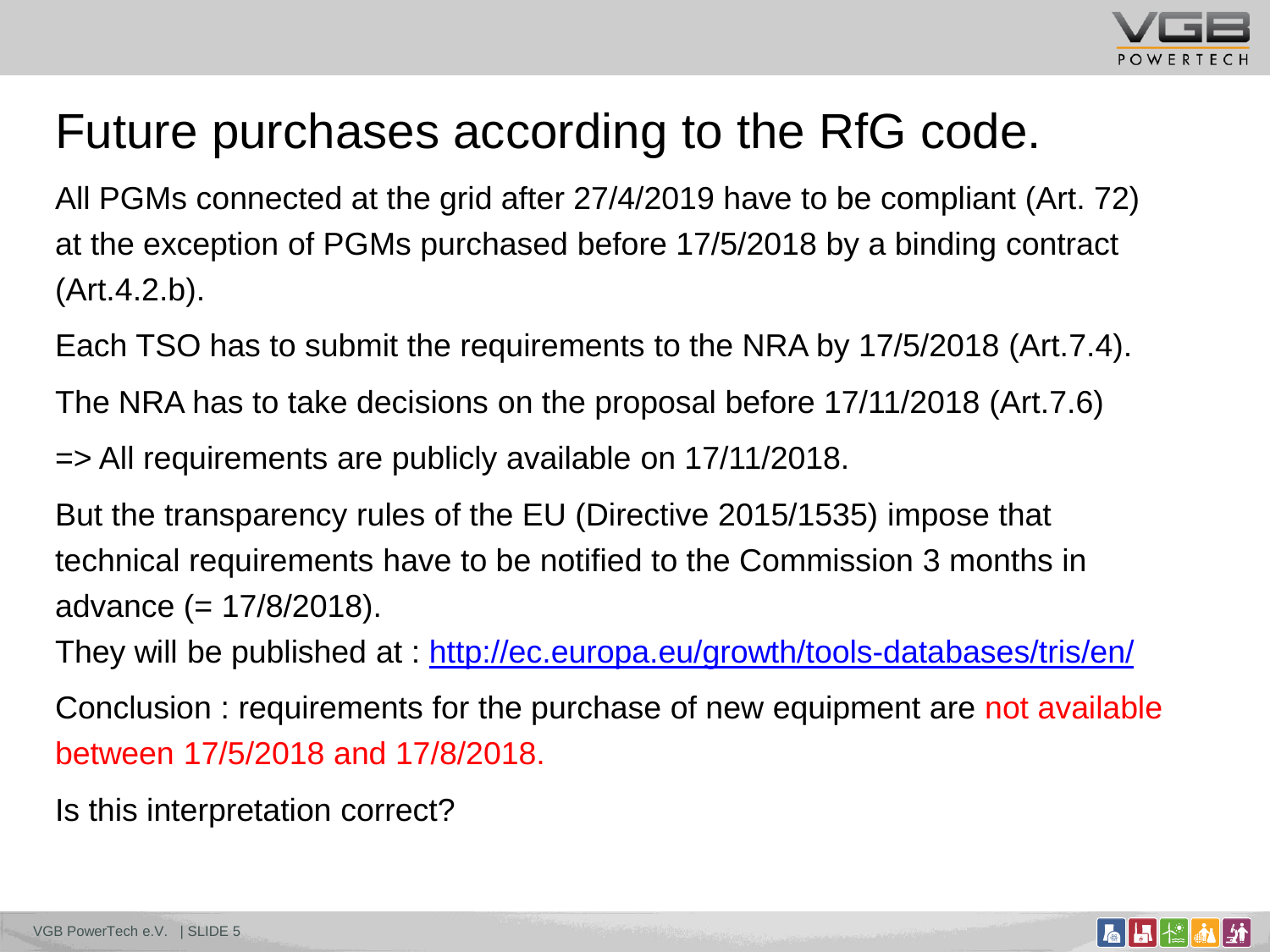

#### Comments on the IGDs

• IGD on LFSM:

Thresholds and droop proposed for LFSM-O and LFSM-U. Are those issues for the GL SO or for an IGD according RfG NC? The droop for LFSM-U is not specified => specified by each TSO???

- Automatic reconnection : is the range 49,9 Hz 50,1 Hz not too small in case of the restoration of the grid according to the E&R network code? Note : according to LFSM IGD : thresholds for LFSM at 49,8 Hz – 50,2 Hz. Why are those values not consistent for Continental Europe? A manual reconnection is not possible for most smaller PGMs during the restoration of the grid because the public internet is not available.
- ROCOF : In Ireland a ROCOF of 1 Hz/sec provokes problems. For continental Europe, a ROCOF of 2 Hz/ sec is proposed. Why? This value is considered as a violation of Recital 25.

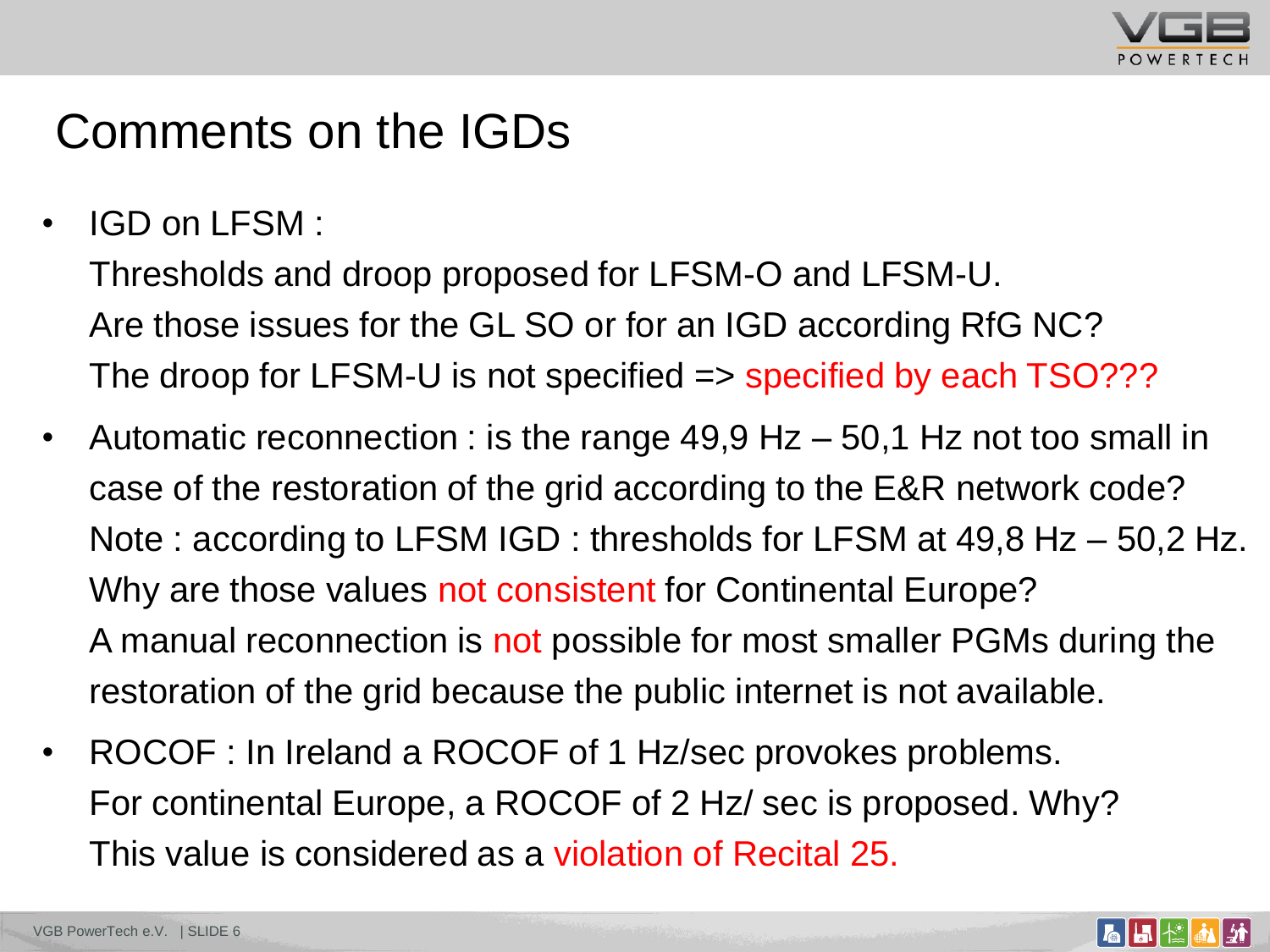

#### New IMPORTANT items (1)

- Upper time limit for fault-ride-through (FRT) : 140 msec or 250 msec? Which methodology will be used to define it by each TSO or by ENTSOE? See Recital 18 and Tables 3.1 ; 3.2 ; 7.1 and 7.2
- Specifications of the pre-fault and post-fault grid conditions at FRT : See Recital 19 and Art. 14.3 and Art.16.3 A thorough investigation by ALL stakeholders is needed.
- Combined heat and power production PGMs class A,B,C are exempt of some requirements according to Art.6.4 at industrial sites.  $\Rightarrow$  not applicable at PGMs connected at 110 kV or above (= class D). But the majority of large industrial sites is connected at 110 kV or more. Is this according to Recital 28 describing the benefits of "combined heat and power plants"?
- Art.5.3 : The thresholds for the classification of PGMs has to be coordinated with adjacent TSO. Why do we see such differences between adjacent TSOs?

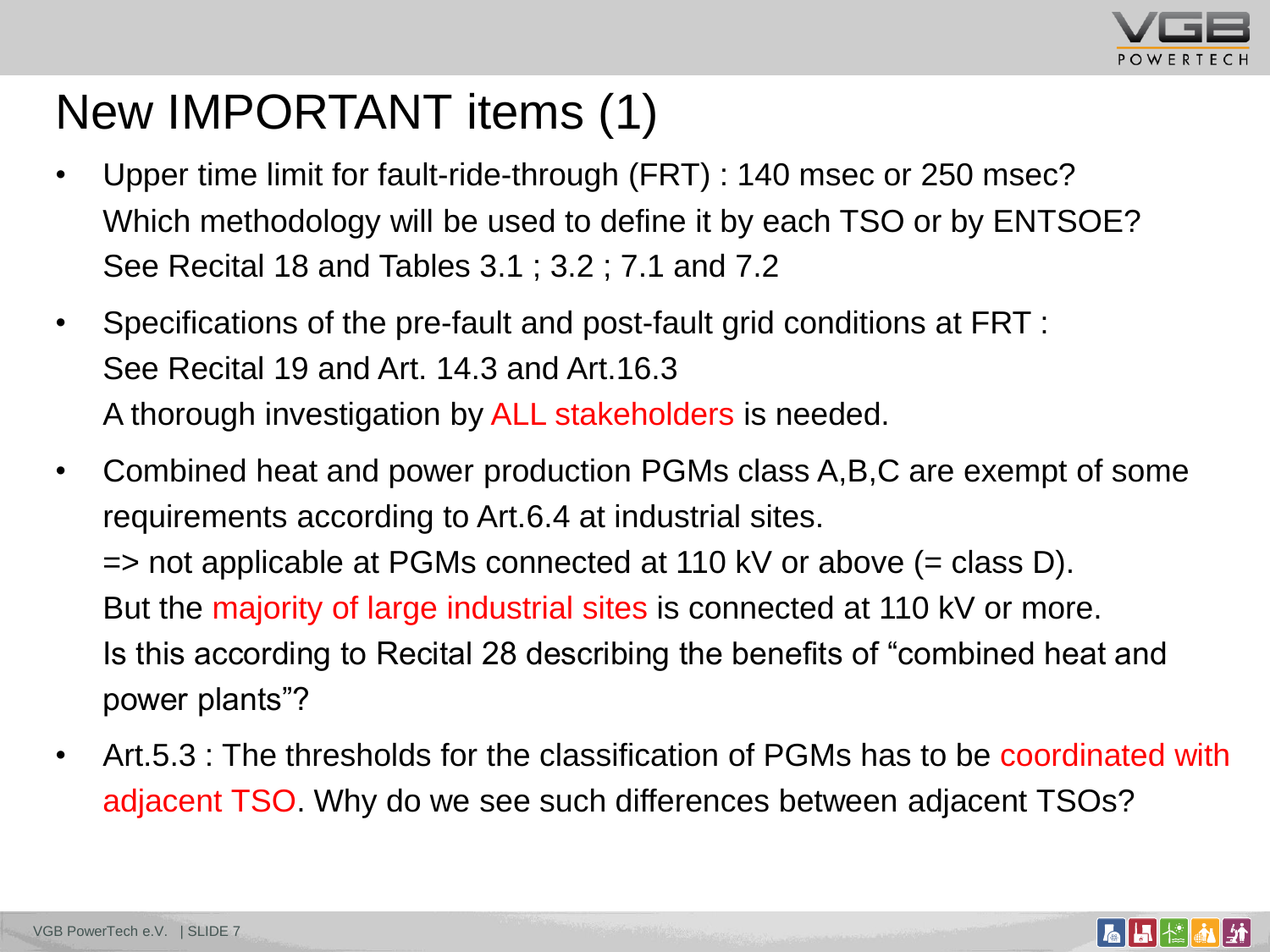

#### New IMPORTANT items (2)

- The period of time to withstand simultaneous voltage and frequency deviations can be shorter according to Art. 16.2.a.ii. This has to be specified according to IEC.
- Additional reactive power (Art.18.2.a) is not clear. Requirements apply at the connection point. Why this provision? See also Art. 18.2.b.iii.
- Art. 23 imposes for offshore installations that also test installations (e.g. wave energy of 800 kW) are considered as class D PGMs because table 10 has no under-limit for the voltage.

We propose to respect the classification of PGMs and to add 110 kV as under limit in table 10. This would solve also the problem of some 66 kV offshore grids. (66 kV switchboard with Umax = 72,5 kV unable to respect 115% pu = 75,9 kV)

• Art.59.1 imposes a monitoring of this code by ENTSOE. ENTSOE is a stakeholder. Is this legally justified? A monitoring by ACER looks more appropriate due to the principle of separation of powers.

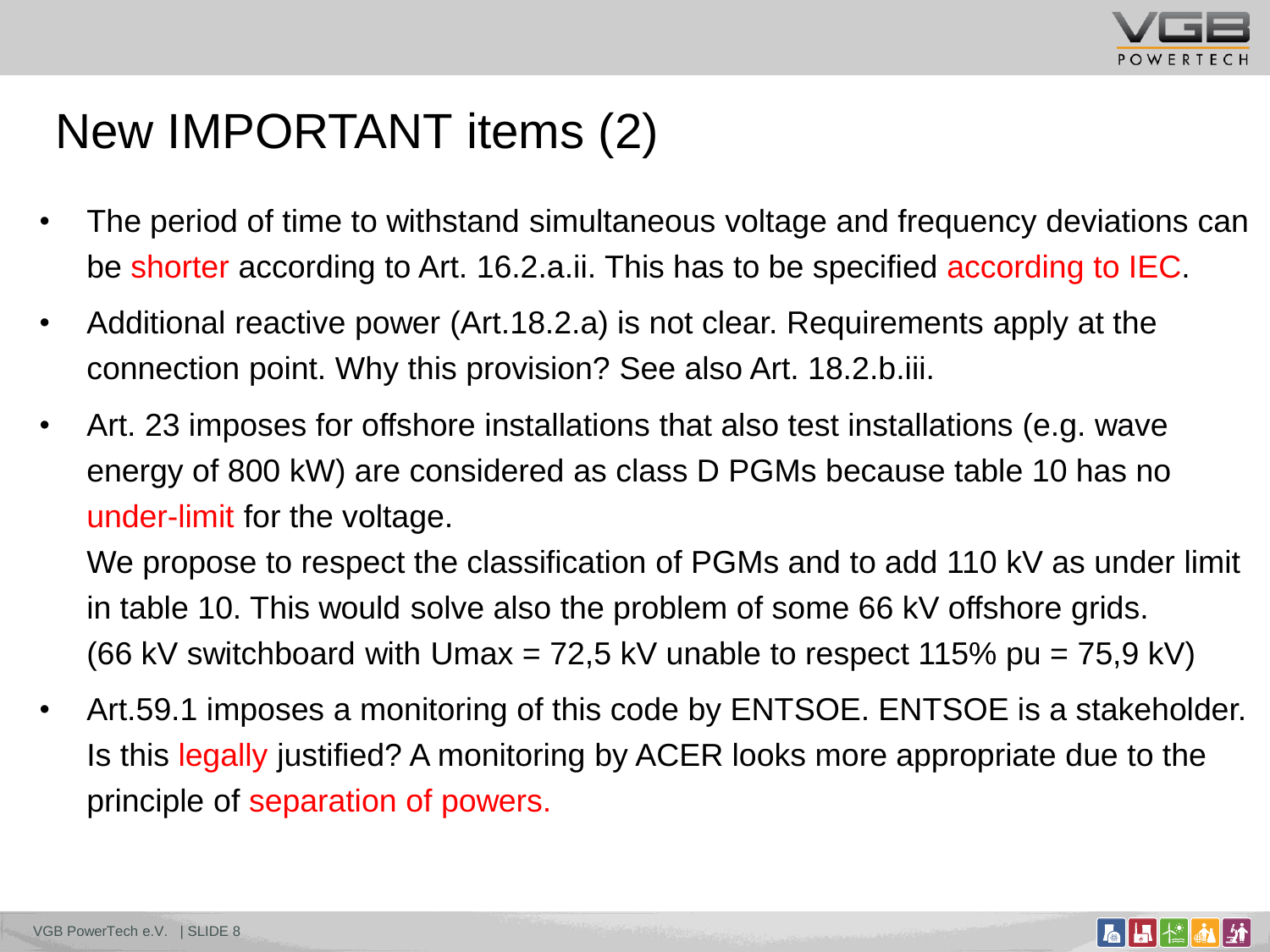

# New minor items (1)

- Def. 6 of a power generating facility includes also trains designed to brake by injecting power in the grid. Is this the intention of the code?
- According to Art.3.2.b, back-up systems may NEVER operate in parallel with the grid, even under severe adequacy conditions. Correct?
- Art. 15.2.d.vi imposes to notify the FCR parameters to the NRA except point (iv). Why?
- Art.15.6.c. i imposes that a member state may require a verification of a simulation by an authorised certifier. Why not by the NRA?
- Art.20.2.b.ii makes a reference to a method in Art.2. The reference is incorrect.
- What is the status of a PGM when a LON is refused according to Art. 37.7 in the period of six months? Can the PGM remain connected?
- Does Art. 45.2.b describe a test or a simulation? It is not clear.
- Art.50 : testing of reactive power for offshore installations according to Art.48.6 is not allowed. Why?



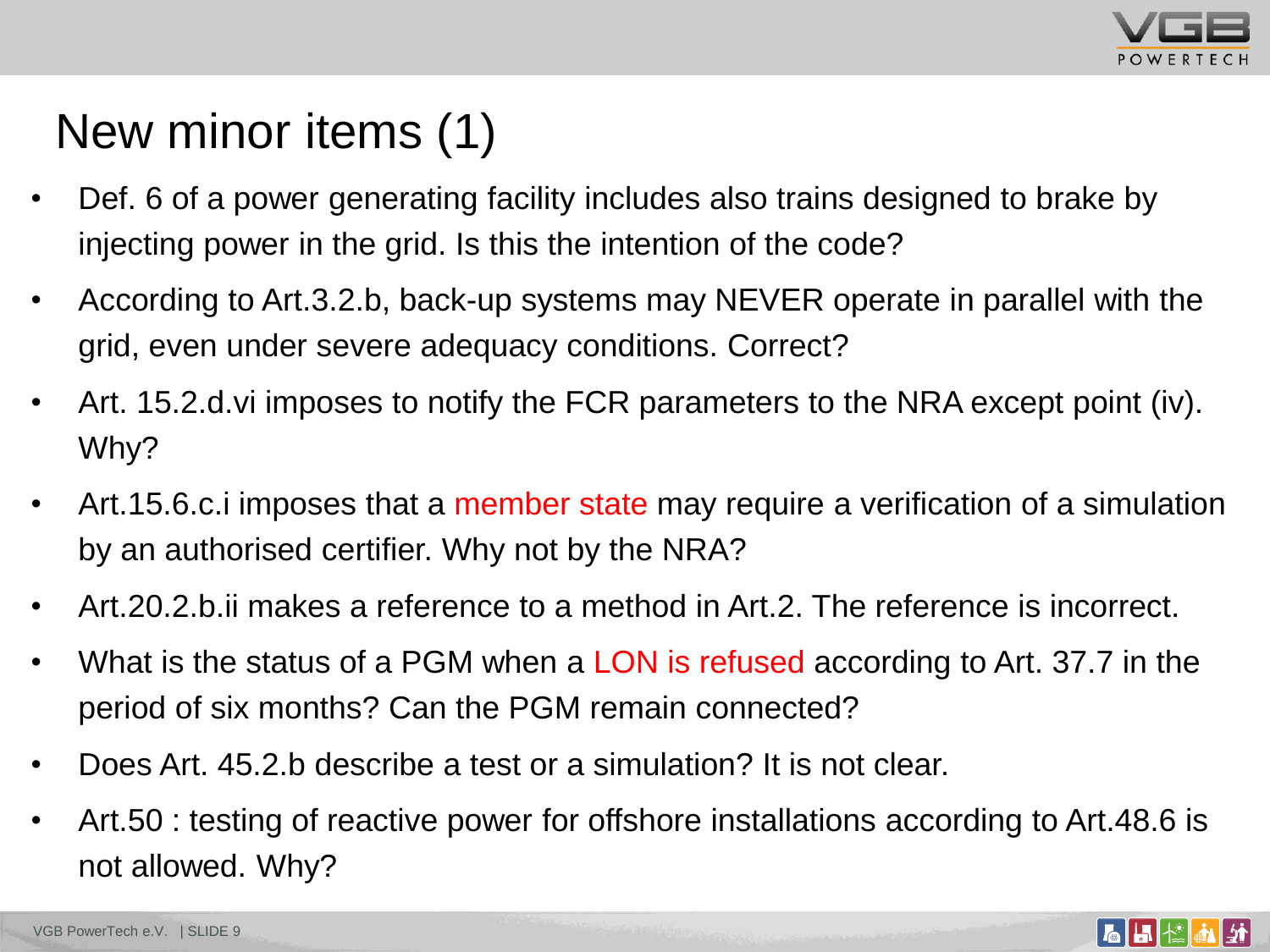

# New minor items (2)

• Art.62.2.e imposes that a request for derogation filed by a PGM has no adverse effect on cross-border trade. This information is missing at a PGM. How to do this?